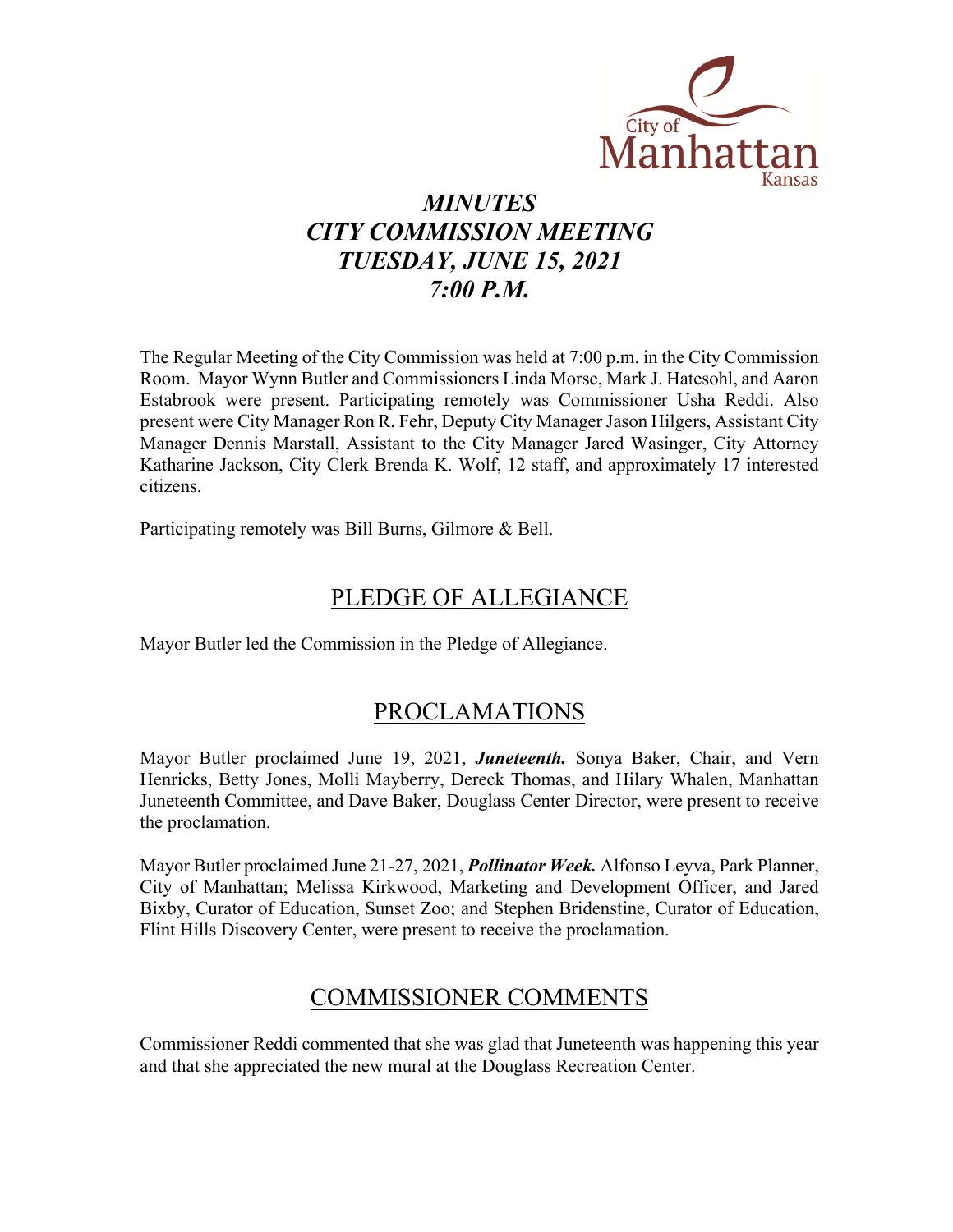# COMMISSIONER COMMENTS *(CONTINUED)*

Commissioner Estabrook commented that he had the opportunity to spend the night at the Sunset Zoo with his daughters on Friday, June 11, 2021, to learn about the 10 variants of frogs in Riley County and the sounds they make. He stated that he was excited to see all the families and kids at the parks participating in all the Parks and Recreation programs.

Commissioner Hatesohl reminded the public about the Arts in the Park programs at 8:00 p.m. on Friday nights and the Municipal Band concerts on Tuesday nights at 7:30 p.m., both which are held at the Larry Norvell Band Shell in City Park through July.

Commissioner Morse stated that the Municipal Band concert would start soon at 7:30 p.m. in City Park. She stated she was pleased with the Juneteenth lineup and highlighted the events scheduled for Thursday, June 17, 2021 - Saturday, June 19, 2021. She mentioned she was part of the Juneteenth Committee for over 20 years and that it was important for the community to have these Juneteenth events.

Mayor Butler thanked everyone that participated in the Flag Day ceremony held on Monday, June 14, 2021, in front of City Hall.

### CONSENT AGENDA

(\* denotes those items discussed)

#### **MINUTES**

The Commission approved the minutes of the Regular City Commission Meeting held Tuesday, June 1, 2021.

#### **CLAIMS REGISTER NO. 2976**

The Commission approved Claims Register No. 2976 authorizing and approving the payment of claims from May 26, 2021 – June 8, 2021, in the amount of \$4,437,742.92.

#### **LICENSES**

The Commission approved a Fireworks Display License for Manhattan Country Club, 1531 North  $10^{th}$  Street, for July 3, 2021.

#### **\* ORDINANCE NO. 7538 - AMENDED REDEVELOPMENT PLAN - MANHATTAN MUSEUM OF ART AND LIGHT**

The Commission approved Ordinance No. 7538 approving a Project Plan Amendment to the South Project Area Redevelopment Project Plan and Special Bond Project Plan for the Manhattan Downtown Redevelopment District.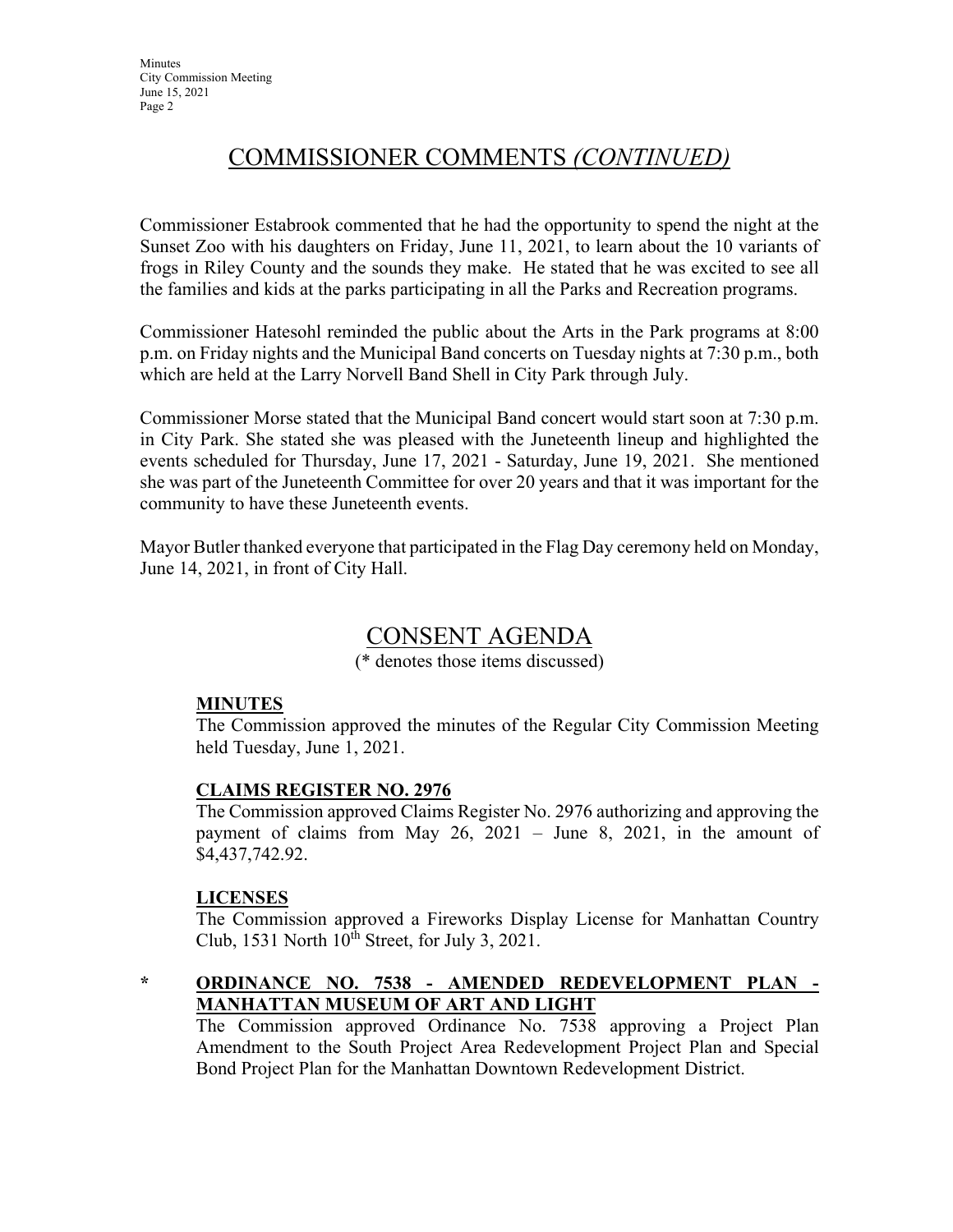## CONSENT AGENDA (*CONTINUED*)

#### **\* PRE-DEVELOPMENT AGREEMENT - MANHATTAN MUSEUM OF ART AND LIGHT**

The Commission authorized the Mayor and City Clerk to execute a Pre-Development Agreement with The Museum of Art and Light Land, Inc., for the Manhattan Museum of Art and Light.

#### **ORDINANCE NO. 7539 – EMINENT DOMAIN – SAFE ROUTES TO SCHOOLS (PD2001)**

The Commission approved Ordinance No. 7539 authorizing the commencement of eminent domain proceedings to acquire the subject property interests for the Safe Routes to School Project, Phase IIC (PD2001).

#### **ORDINANCE NO. 7540 - EMINENT DOMAIN - MANHATTAN LEVEE FLOOD RISK MANAGEMENT**

The Commission approved Ordinance No. 7540 authorizing the commencement of eminent domain proceedings to acquire the subject property interests for Utility Relocations necessitated by the Manhattan Levee Flood Risk Management Project (SM1813/SP1908).

#### **\* PROJECT FUNDING AGREEMENT - FLINT HILLS DISCOVERY CENTER KIDSCAPE PROJECT, PHASE 1 (PR2103)**

The Commission approved and authorized the Mayor and City Clerk to execute a Project Funding Agreement with the Flint Hills Discovery Center Foundation for the Foundation to pay for Phase 1 design services for the Flint Hills Discovery Center Kidscape project (PR2103).

#### **CONTRACT – FLINT HILLS DISCOVERY CENTER KIDSCAPE PROJECT, PHASE 1 (PR2103)**

The Commission awarded a design-build contract in the amount of \$62,370.00 to McCownGordon Construction, of Manhattan, Kansas, and authorized City Administration to finalize and the Mayor and City Clerk to execute a Phase 1 contract, only following receipt of the FHDC Foundation's Phase 1 payment, for the Kidscape project (PR2103).

#### **AGREEMENT - ENGINEERING SERVICES - WATER BOOSTER PUMP STATION CAPACITY UPGRADE PROJECT (WA2021, CIP #WA135P, #WA152E AND #WA032E)**

The Commission authorized the Mayor and City Clerk to execute an Agreement for Professional Engineering Services, in the amount of \$324,786.00, with Olsson, of Manhattan, Kansas, for the Water Booster Pump Station Capacity Upgrades Project (WA2021, CIP #WA135P, #WA152E and #WA032E).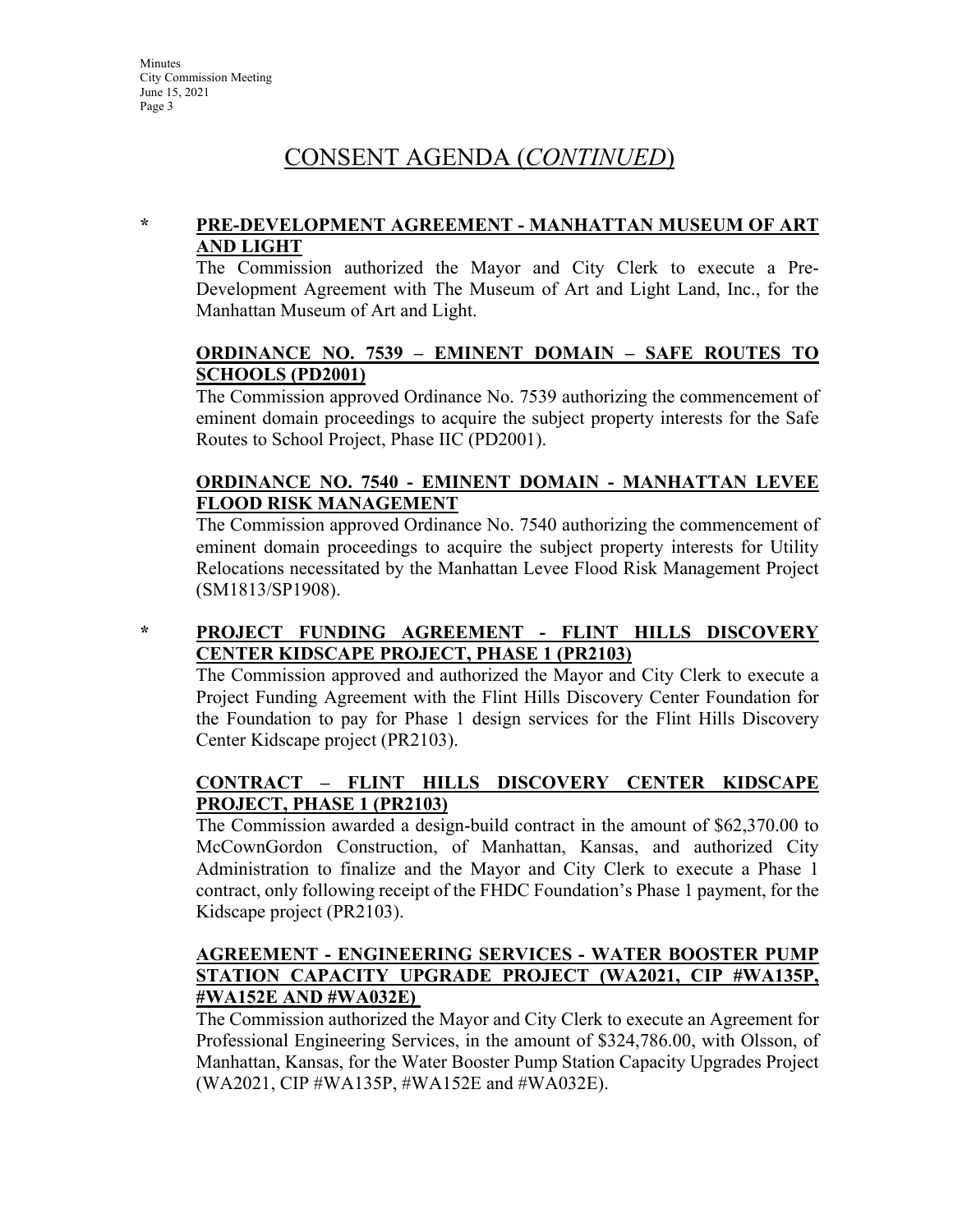# CONSENT AGENDA (*CONTINUED*)

#### **AGREEMENT – ENGINEERING SERVICES – PAVEMENT MANAGEMENT SURVEY (ST2108)**

The Commission authorized the Mayor and City Clerk to execute an Agreement for Professional Engineering Services, in an amount not to exceed \$91,932.00, with IMS (Infrastructure Management Services), of Tempe, Arizona, as an update to the Pavement Management Survey (ST2108).

#### **GRANT OFFER – RUNWAY 3/21 RECONSTRUCTION REIMBURSABLE AGREEMENT – PROJECT (AP030P)**

The Commission accepted and authorized the Mayor and City Clerk to execute a federal Grant Offer (3-20-0052-052-2021) from the Federal Aviation Administration in the amount of \$336,742.00 for the Runway 3/21 Reconstruction Reimbursable Agreement, project (AP030P).

Mayor Butler opened the public comments.

Hearing no comments, Mayor Butler closed the public comments.

Commissioner Morse moved to approve the consent agenda as it was distributed. Commissioner Estabrook seconded the motion. On a roll call vote, motion carried 5-0.

### PRESENTATION

Kent Glasscock, Treasurer, Flint Hills Discovery Center Foundation Board of Directors, and Lesley White, Director, Flint Hills Discovery Center Foundation, presented a check to the City to pay for the Phase 1 Design for the Kidscape project.

### PUBLIC HEARING

### **PUBLIC HEARING - RESOLUTION NO. 061521-A - INTENT TO ISSUE; FIRST READING - INDUSTRIAL REVENUE BONDS - MEADOWLARK HILLS**

Jason Hilgers, Deputy City Manager, presented the item.

Mayor Butler opened the public hearing.

Hearing no comments, Mayor Butler closed the public hearing.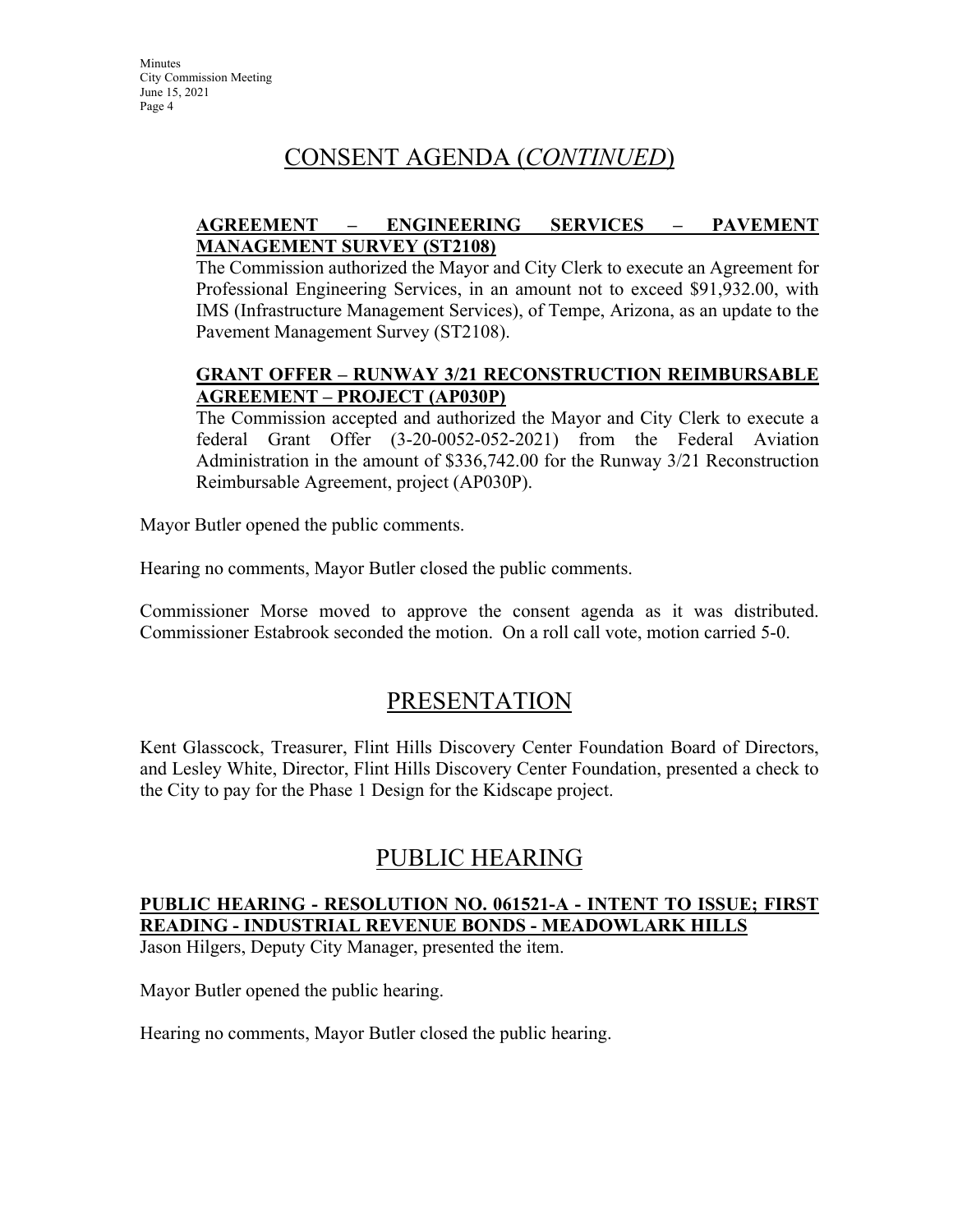**Minutes** City Commission Meeting June 15, 2021 Page 5

### PUBLIC HEARING *(CONTINUED)*

#### **RESOLUTION NO. 061521-A - INTENT TO ISSUE; FIRST READING - INDUSTRIAL REVENUE BONDS - MEADOWLARK HILLS**

Commissioner Hatesohl moved to approve Resolution No. 061521-A indicating the Commission's intent to issue and first reading of an ordinance issuing not to exceed \$50 million in Industrial Revenue Bonds(IRBS) to fund the 2021 Series IRBs; and approve certain documents and actions in connection with the issuance for the purpose of refunding the outstanding IRBs issued by the City for Meadowlark Hills, refinance other obligations of Meadowlark Hills, and finance capital improvements on the Meadowlark Hills campus. Commissioner Estabrook seconded the motion. On a roll call vote, motion carried 5-0.

## GENERAL AGENDA

#### **DISCUSSION - PUBLIC ART PROGRAM**

Dennis Marstall, Assistant City Manager; Katie Jackson, City Attorney; and Randi Clifford, Director of Recreation, presented the item.

Mayor Butler opened the public comments.

Jackie Hartman Borck, 1412 Penrose Place, stated that she was the chair of the Art Committee for the Greater Manhattan Foundation Board and that there are funds available in the Lincoln and Dorothy Diel Fund for public art. She said there are grants that can be applied for on annual basis to support the projects that the Arts and Humanities Advisory Board has been working on and the murals around town that Incite MHK has been working on, but the problem was the ad hoc nature when dealing with the City. She commented that the Greater Manhattan Community Foundation Board Art Committee was in support of a public policy to enhance the community, to attract people and tourism and those who want to stay in Manhattan, and to attract people to move to Manhattan. She stated public art is just one piece of quality of life. She urged the Commission to consider the proposal presented by City staff.

Kelly Yarbrough, 2024 College View Road, Prairewood Preserve, stated that public art was not just for decoration, but can be an indicator of vitality and vibrancy within a community. She stated that the arts program and the art policy needed a home, consistency, and oversight with best practices. She spoke in support of City staff's proposal.

Monica Macfarlane, 213 Parker Drive, stated that public art is a quality-of-life issue and that it is important to establish policies. She had questions regarding the proposed position.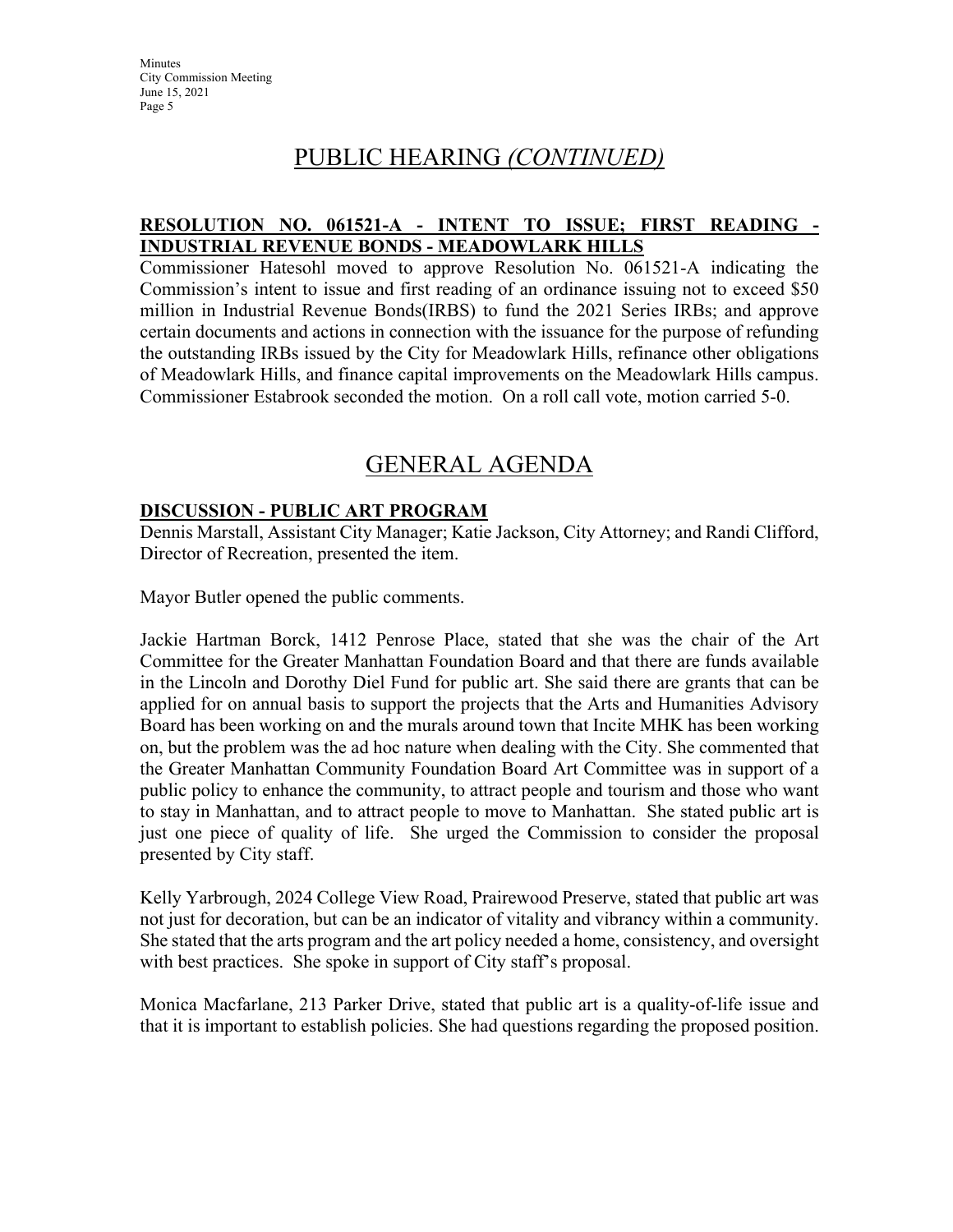# GENERAL AGENDA (*CONTINUED*)

#### **DISCUSSION - PUBLIC ART PROGRAM** *(CONTINUED)*

Joe Knopp, 620 Humboldt Street, spoke in favor of public art, encouraged the Commission to find space within current staff rather than creating a new position, and spoke against any kind of development tax.

Hearing no other comments, Mayor Butler closed the public comments.

Ron Fehr, City Manager, provided clarification on the percentage fee (development tax).

Mayor Butler summarized that a majority of the Commissioners were not interested in having a percentage of development projects going to an art project nor interested in hiring a new full-time position that was recommended by City staff. The Commission was interested in figuring out how to receive the money from the Greater Manhattan Community Foundation into an account that could be managed by the Arts and Humanities Advisory Board and to take small steps to develop a larger public art program.

Ron Fehr, City Manager, clarified that the Commission wanted City Staff to continue the ad hoc policy but have a policy for everyone to donate art.

Katie Jackson, City Attorney, stated that if the Commission would like to accept funds from just one organization, the City could do so that on an ad hoc basis without a policy. If the City adopted a policy, it could not discriminate among those who have an opportunity to pursue that process under the policy.

Dennis Marstall, Assistant City Manager, answered questions from the Commission.

As this was a discussion item, the Commission took no formal action.

At 8:50 p.m., the Commission took a short break.

#### **DISCUSSION - MANHATTAN DEVELOPMENT CODE - ARTICLES 26-8, PROCEDURES & ADMINISTRATION, AND 26-9, LAND DEVELOPMENT REVIEW**

John Adam, Senior Long-Range Planner, presented Article 26-8, Procedures and Administration, which covered topics of administrative bodies involved in land use actions and their roles in the process, application process, notice requirements, meeting steps and requirements for land use actions, application requirements and standards, and the steps staff will follow in processing applications for development approvals and other land use actions, and regulating and enforcing nonconformities. He also presented Article 26-9, Land Development Review, which included growth management such as annexation, rezoning, and comprehensive plan adoption; subdivisions and partitions of land, as well as lot line